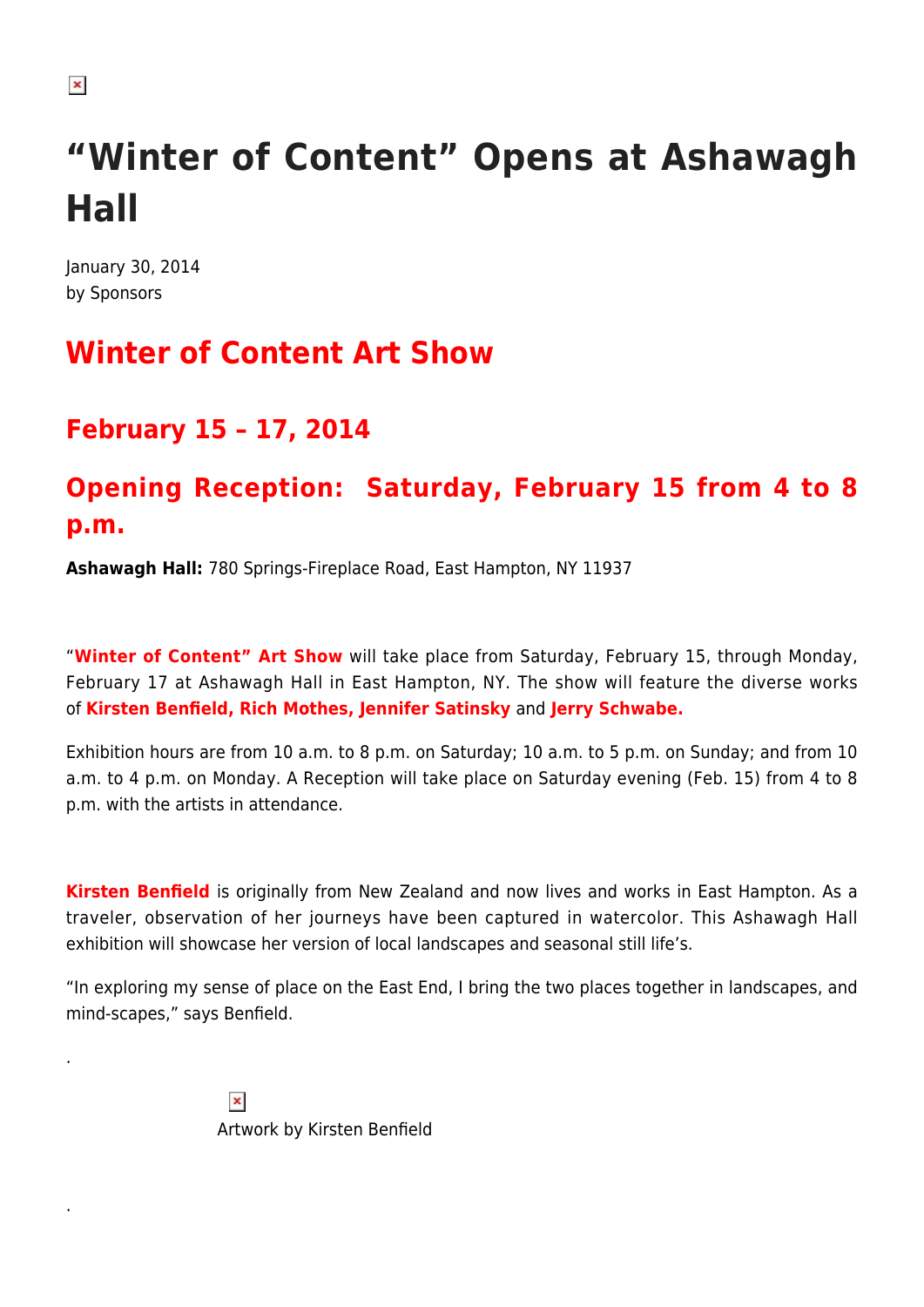**Rich Mothes** has recently made a move to pursue his art full time. Originally from East Hampton, N.Y., Mothes attended Clarkson University majoring in Mechanical Engineering. It was then onto Southampton College and, after its closing, to StonyBrook University. Rich explored various majors until deciding to further his artistic studies.

After 22 years in the tennis business, Mothes is now concentrating fully on his artwork. Mothes is currently experimenting with various styles and materials. Realism suits his natural style, but he also enjoys the release that abstraction gives the mind from the confines of the realistic approach. His choice of style and subject matter compliment whatever he is feeling at the time.

> $\pmb{\times}$ Artwork by Richard Mothes.

.

. .

.

.

.

.

**Jennifer Satinsky** of [Satin Sky Photo](http://www.satinskyphoto.com/) is new to the area after recently relocating to Amagansett, NY. With most of her time spent photographing family portraits in the tri-state area, she is excited to spend more time on her passion of fine art boudoir. Her goal is to capture honest, classic and sensual photographs to empower her clients to love their bodies.

> $\pmb{\times}$ Photograph by Jennifer Satinsky

**[Jerry Schwabe](http://www.jerryschwabe.com/)** is a painter, photographer and sculptor. He has studied at various schools, including the National Academy of Fine Arts, New School University, School of Visual Arts, the Art Students League, and the Golden Eagle. His award-winning work has been displayed at many solo and group shows.

This show will feature Jerry's photography as well as paintings: watercolors, oils and acrylics. Jerry paints for "the eyes and the soul" and his soft muted colors in many of his beach scenes reflect a sense of calmness and serenity. Contrastively, many of his new paintings are full of vibrant bursts of unexpected color pairings.

> $\pmb{\times}$ Photograph by Jerry Schwabe